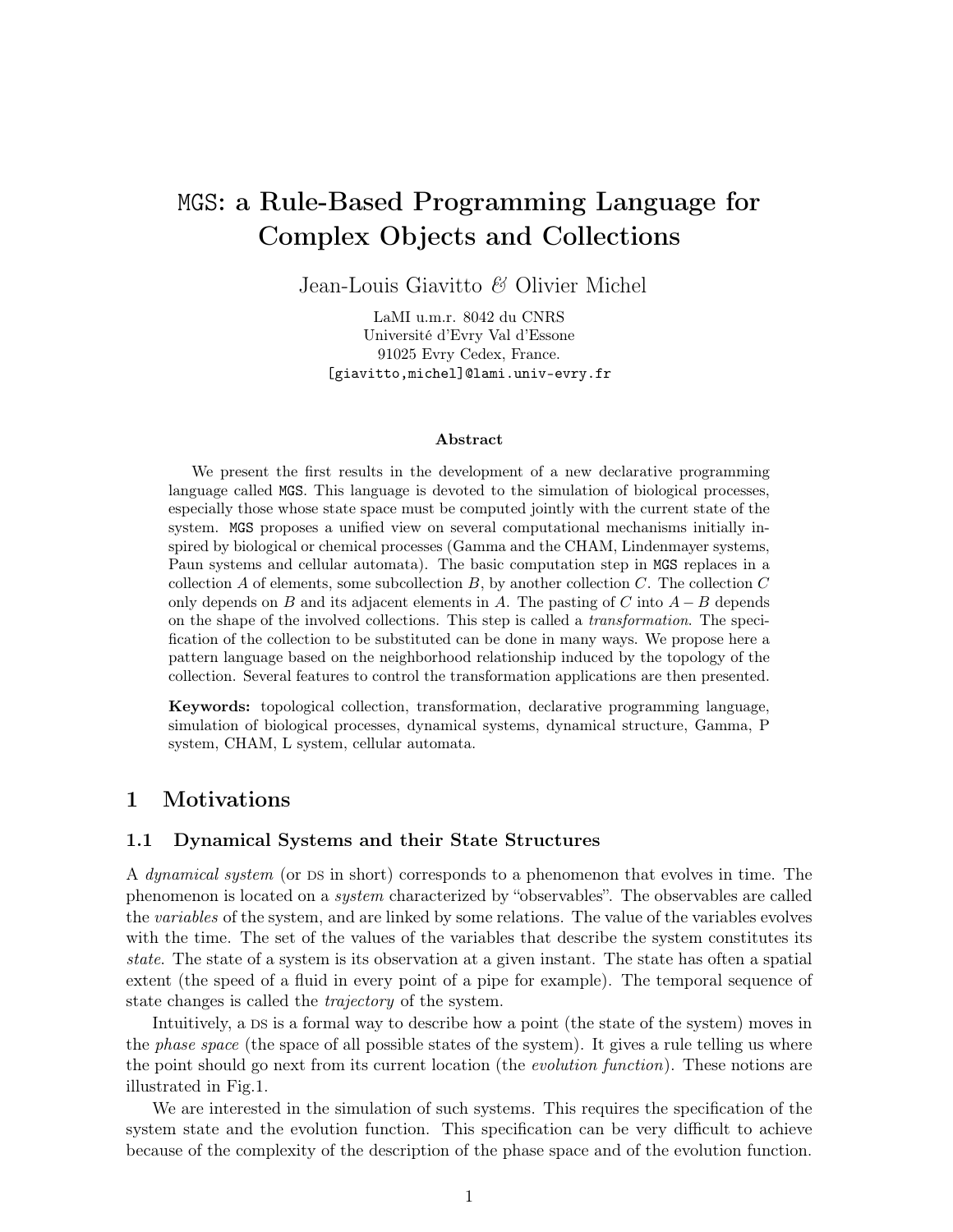

*Constraints in the evolution of x and y*

$$
\frac{dx}{dt} = Ax - Bxy
$$

$$
\frac{dy}{dt} = -Cy + Dxy
$$

Solving the constraints gives the trajectory of  $x(t)$  and  $y(t)$  starting from some initial state. The evolution of a variable is periodic.

*Evolution in the phase space* (*x, y*)

The three curves correspond to the cyclic evolution of the system starting from three different initial conditions. A point in this plot corresponds to a state  $(x, y)$ . A curve corresponds to the evolution  $(x, y)(t)$ . The periodicity of the trajectories of *x* and *y* gives a closed curve. There is a fourth curve reduced to a *fixed point*. The image by the evolution function of this point is itself. This point is characterized by  $dx/dt = dy/dt = 0$ (no change).

Figure 1: Example of the evolution of a predator-prey system (a  $\nu$  is with a static structure). The system is characterized by two variables: *x* corresponds to the number of predators and *y* to the number of preys in some ecological system. The number of preys changes because the growth of the population and because the preys are eaten by the predators. The number of births is proportional to the number of preys and the decrease is proportional to the number of prey-predator encounters, which is itself proportional to the product *xy*. The number of predators decreases because the competition between predators and the increase is proportional to the chance of prey-predator encounters. The resulting differential equations specify the evolution function. They can be integrated to plot the trajectory of *x* and *y* (top picture) and the state evolution (bottom picture). The structure of the system is static in the sense that the state of the system is always described as an element of  $\mathbb{R}^2$ .

However, the more we know about the phase space, the more we known about the DS. For example, if the phase space is finite, every trajectory is finally cyclic.

Very often the phase space has some structure and this structure can be used to simplify the description of the state and its evolution and to gain some knowledge about the system. For example, one may specify the evolution function  $h_i$  for each observable  $o_i$  and recover the global evolution function *h* as a product of the "local" *h<sup>i</sup>* .

Standard DS exhibit a static structure, that is, *the exact phase space* of the DS can be known statically before the simulation. For instance, in the example of a fluid flowing through a pipe, since the geometry of the pipe is not subject to change, the structure of the state is not a function of time (and the phase space corresponds to the vector fields on the static volume of the pipe).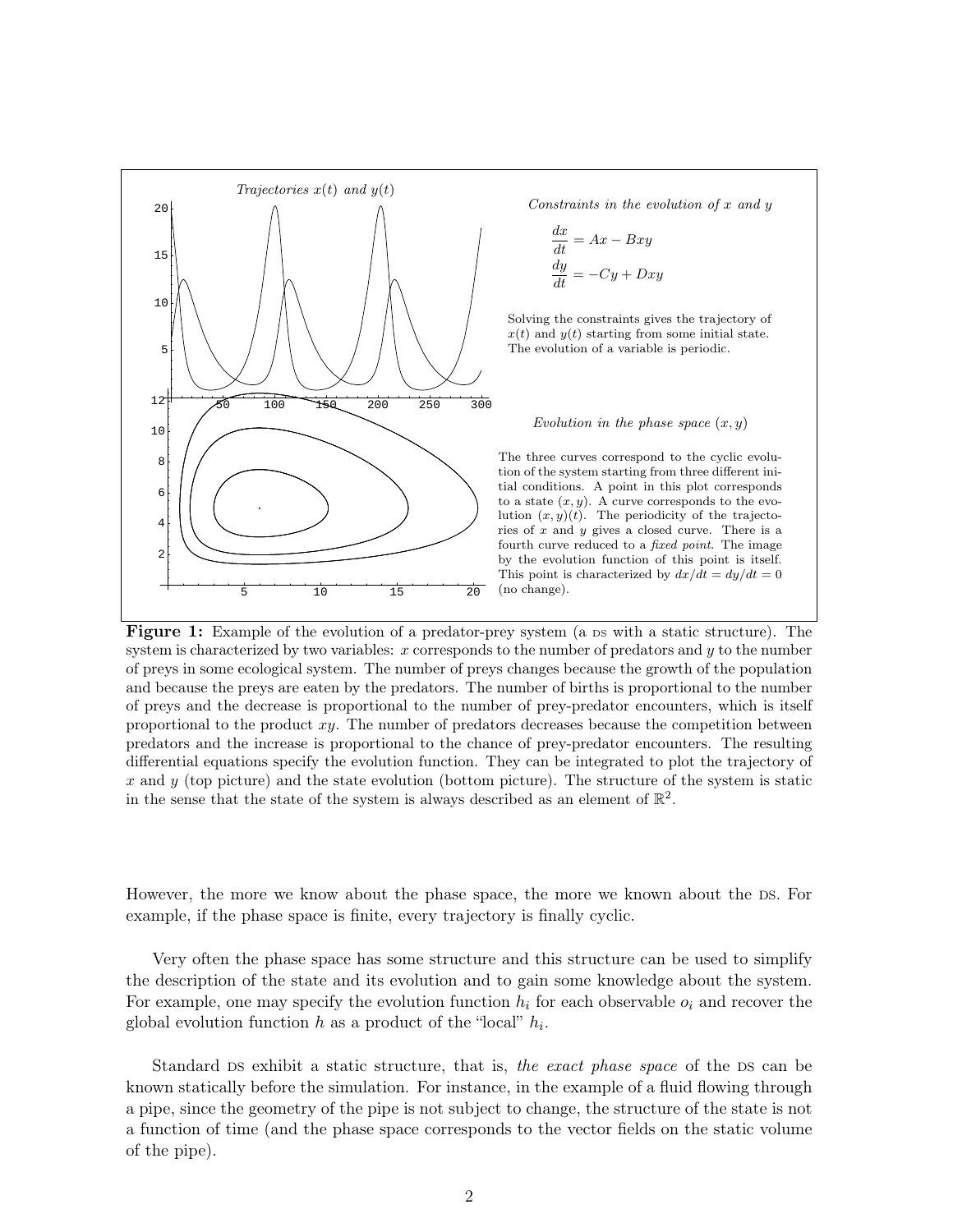#### 1.2 DS with a dynamical structure

The *a priori* determination of the phase space cannot always be done. This is a common situation in biology [Fon92, FB94, FB96]. Such DS can be found in the modeling of plant growing, in developmental biology, integrative cell models, protein transport and compartment simulation, etc. This accounts for the fact that the structure of the phase space must be computed jointly with the current state of the system. In this case, we say that the DS has a *dynamical structure*. The description of DS with a dynamical structure are especially hard.

In this kind of situation, *the dynamic of the system is often specified as several local competing transformations occurring in an organized set of simpler entities. The organization of this set is subject to possible drastic changes in the course of time and is a plain part of the state of the DS.*

# 1.3 Unifying Several Biologically Inspired Computational Models

One of our additional motivations is the ability to describe generically the basic features of four models of computation: Γ and the CHAM, P systems, L systems and cellular automata (CA). They have been developed with various goals in mind, e.g. parallel programming for Γ, semantic modeling of nondeterministic processes for the CHAM, calculability and complexity issues for P systems, formal language theory and biological modeling for L systems, parallel distributed model of computation for CA (this list is not exhaustive). We assume that the reader is familiar with the main features of these formalisms but a short description of these computational models is given in section 5 for the readers convenience.

All these computational models rely on a biological or biochemical metaphor. It is then natural to require their integration in a uniform framework.

# 2 The Basic Ideas

Our goal is to provide a general support for the notions of "organized set" and "local competing transformations" that can be used to describe uniformly the computation mechanisms of Γ, P and L systems and CA.

We call *collection* a set of elements with some "organization" (to be clarified later). Several kind of organizations are used in programming languages and give raise to several data structures: sets, multisets (or bags), sequences (or list), arrays, trees, terms, etc. The collection type underlying the computations in  $\Gamma$ , CHAM and P system is the multiset, L systems rely on sequences and CA on arrays.

# 2.1 A Unified Description of  $\Gamma$ , P and L system and CA

A Γ program, a P or a L system and a CA can be themselves viewed abstractly as a discrete dynamical system: a running program can be characterized by a state and the evolution of this state is specified through *evolution rules*. From this point of view, the following characteristics have to be stressed.

Discrete space and time. The structure of the state (the multiset in  $\Gamma$ , the membranes hierarchy in a P system, the word in a L system and the array in a CA) consists of a discrete *collection* of values. This discrete collection of values evolves in a sequence of discrete time steps.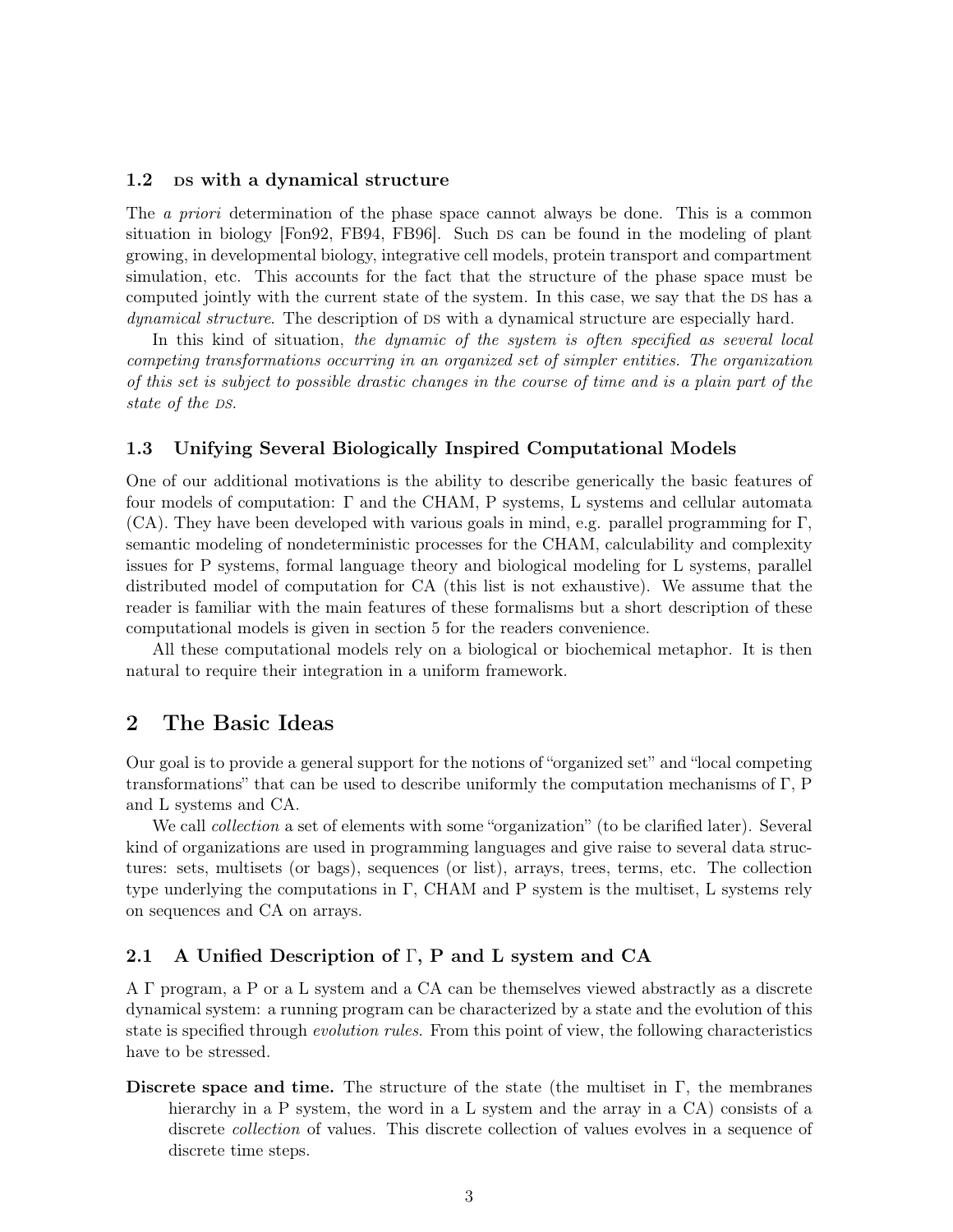- Temporally local transformation. The computation of a new value in the new state depends only on values for a fixed number of preceding steps (and usually just one step).
- Spatially local transformation. The computation of a new collection is done by a structural combination of the results of more elementary computations involving only a small and static subset of the initial collection.

"Structural combination", means that the elementary results are combined into a new collection, irrespectively of their precise value. "Small and static subset" makes explicit that only a fixed subset of the initial elements are used to compute a new element value (this is measured for instance by the diameter of the evolution rule of a P systems, the local neighborhood of a CA, the number of variables in the right hand side of a  $\Gamma$  reaction or the context of a rule in a L system).

Considering these shared characteristics, the main difference between the four formalisms appears to be the organization of the collection. The abstract computational mechanism is always the same:

- 1. a subcollection *A* is selected in a collection *C*;
- 2. a new subcollection *B* is computed from the collection *A*;
- 3. the collection *B* is substituted for *A* in *C*.

see Fig. 2. We call these three basic steps a *transformation*. In addition to transformation specification, there is a need to account for the various constraints in the selection of the subcollection *A* and the replacement *B*. This abstract view makes possible the unification in the same framework of various computational devices. The trick is just to change the organization of the underlying collection.



Figure 2: The basic mechanism of the transformation of a collection. Collection *C* is of some kind. A rule *T* specifies that a subcollection *A* of *C* has to be substituted by a collection *B* computed from *A*. The right hand side of the rule is computed from the subcollection matched by the left hand side *x* and its possibles neighbors *x ′* in the collection *C*.

Constraining the Subcollections. There is *a priori* no constraint in the case of Γ: one element or many elements are replaced by zero, one or many elements. In the case of P systems, the evolution of a membrane may affect only the immediate enclosing membrane (by expelling some tokens or by dissolution): there is a *localization* of the changes. This is also the case for L systems: the new collection *B* is inserted at the place of *A* and not spread out over *C*. For CA, the changes are not only localized, but also *A* and *B* are constrained to have the same shape: usually *A* is restricted to be just one cell in the array and *B* is also one cell to maintain the array structure.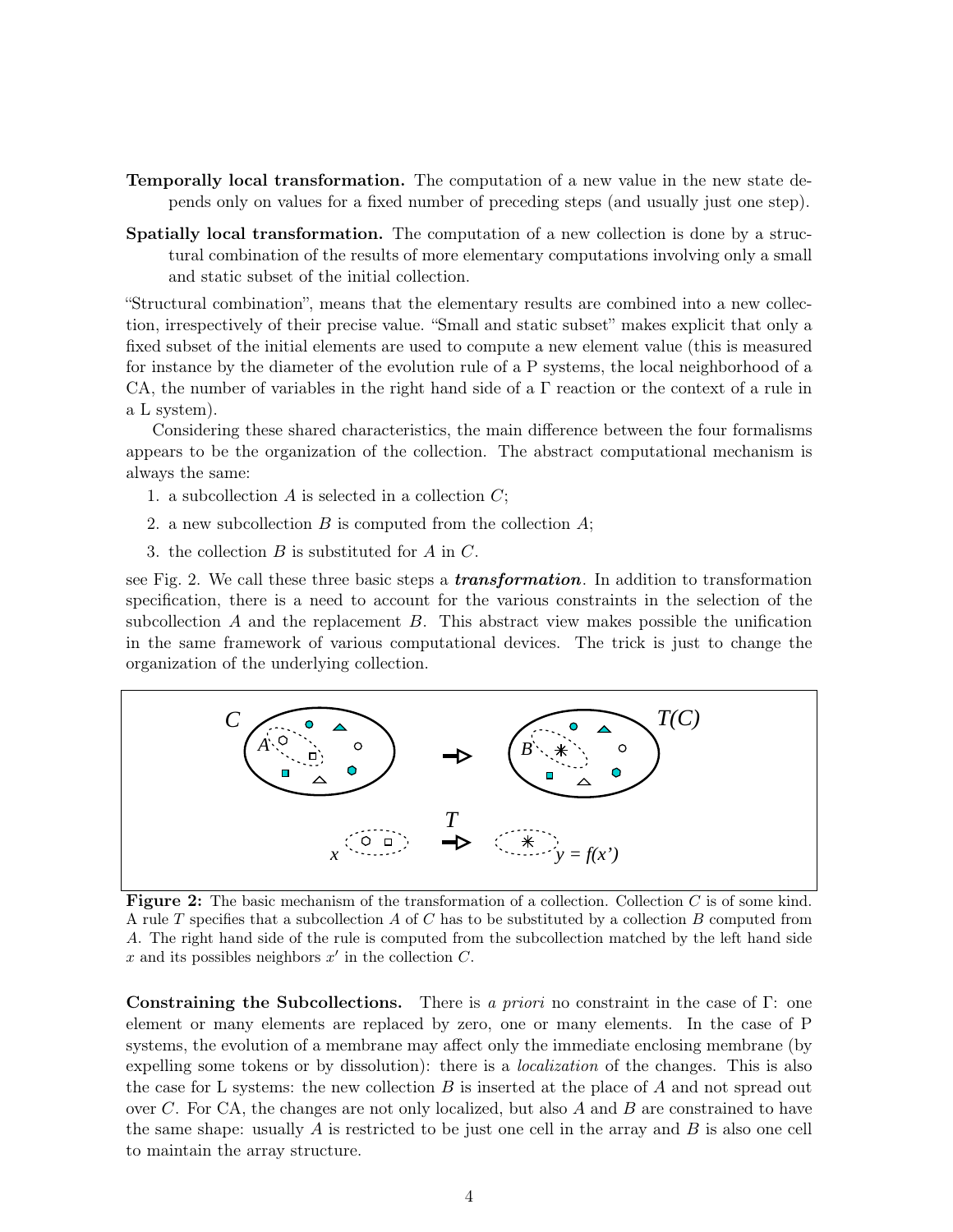#### 2.2 Collections as Spaces

Considering these constraints and their expression, it is very natural to see a collection as a set of *places* or *positions* organized by a *topology* defining the *neighborhood* of each element in the collection and also the possible subcollections. To stress the importance of the topological organization of the collection's elements, we call them *topological collection*.

For instance, one may decide that neighbors of an element in a sequence are their two adjacent elements (except for the first and the last element in the sequence which have only one neighbor). The neighborhood can be specified by a relation denoted by "*,*". That is to say,  $x, y$  means that *x* is a neighbor of *y*. If *S* is a subset of the elements of the collection  $C$ , then we say that *S* is *connected* if the quotient of *S* by the transitive closure of "*,*" is reduced to only one element. A *subsequence*  $C'$  of  $C$  is a *connected* subset of the elements of  $C$ . This means that the possible subsequences of a sequence *ℓ* are the intervals of *ℓ*. Additional conditions can be put to constrain the possible subcollections. For instance, one may want to consider only the sequence prefixes or the sequence suffixes for the subcollections. However, a subcollection is always a connected subset of the main collection.

This topological approach formalizing the notion of collection is part of a long term research effort [GMS96] developed for instance in [Gia00] where the focus is on the substructure and in [GM01a] where a general tool for uniform neighborhood definition is developed. The topology needed to describe the neighborhood in a set or a sequence, or more generally the topology of the usual data structures, are fairly poor. They are sketched in section 5. So, one may ask if the machinery needed is worthwhile. Actually, more complex topologies are needed for some biological modeling applications [GM01b]. And more importantly, the topological framework unify various situations. Our ultimate goal is to develop a generic implementation based on these notions, see [GM01b].

Now, we come back to our initial goal of specifying the dynamical structure of a DS. A collection is used to represent the state of a DS. The elements in the collection represent either entities (a subsystem or an atomic part of the DS) or messages (signal, command, information, action, etc.) addressed to an entity. A subcollection represents a subset of interacting entities and messages in the system. The evolution of the system is achieved through transformations, where the left hand side of a rule typically matches an entity and a message addressed to it, and where the right and side specifies the entity's updated state, and possibly other messages addressed to other entities. If one uses a multiset organization for the collection, the entities interact in a rather unstructured way, in the sense that an interaction between two objects is enabled simply by virtue of their both being present in the multiset. More organized topological collections are used for more sophisticated spatial organization.

#### 2.3 The MGS Project and the Organization of the Rest of this Paper

We do not claim that topological collection are a useful theoretical framework encompassing all the previous formalisms. We advocate that few notions and a single syntax can be consistently used to allow the merging of these formalisms *for programming* purposes. This leads to the development of an experimental programming language called MGS. MGS is the acronym of " *(encore) un Modèle Géneral de Simulation (de système dynamique)* " (yet another General Model for the Simulation of dynamical systems). MGS is a vehicle used to investigate general notions of collections and transformations and to study their adequacy to the simulation of various biological processes.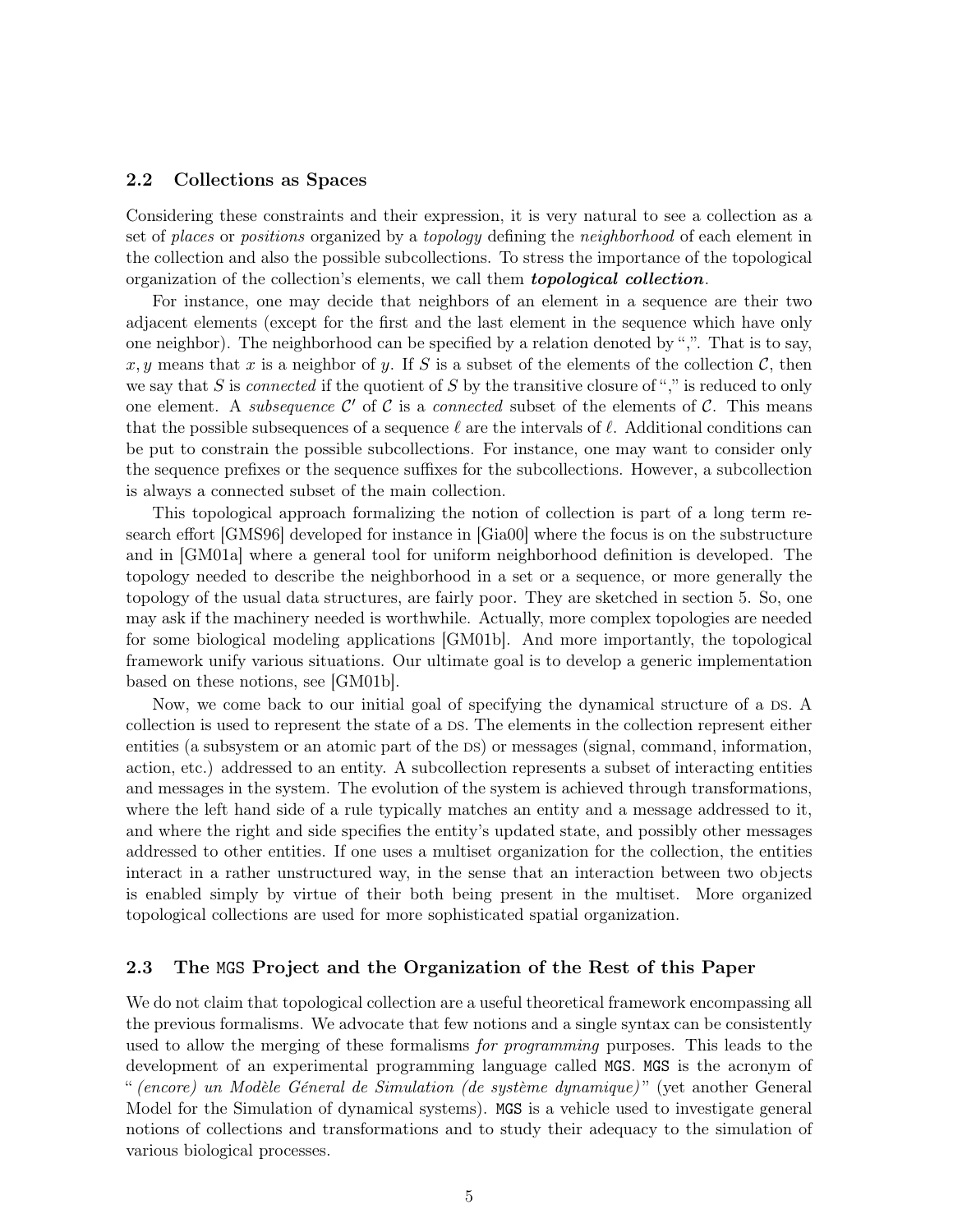The MGS language is presented informally in section 3 through some examples. We reviews first the notions of collections and then their transformations. Simple examples of MGS programs are given in section 4. All examples are processed using the current version of the MGS interpreter. Then, in section 5, we sketch how the previous formalisms can be emulated in MGS.

# 3 An MGS Quick Tour

MGS embeds the idea of topological collections and their transformations into the framework of a simple dynamically typed functional language. Collections are just new kinds of values and transformations are functions acting on collections and defined by a specific syntax using rules. MGS is an applicative programming language: operators acting on values combine values to give new values, they do not act by side-effect.

In our context, dynamically typed means that there is no static type checking and that type errors are detected at run-time during evaluation. Although dynamically typed, the set of values has a rich type structure used in the definition of pattern-matching, rule and transformations.

We give here informally the main constructs concerning collections, transformations and their applications. Elements of the MGS syntax are given through examples.

#### 3.1 Collections

In addition to basic values like integers, floats, strings, lambda-expressions, etc., MGS handles records and several kinds of collections. The elements in a collection can be any kind of values: basic, records or arbitrary nesting of collections. The values of the record's fields are also of any kind, thus achieving complex objects in the sense of [BNTW95]. Collections are (sub-)typed. The tree in Fig. 3 gives the type hierarchy of collections.



Figure 3: The subtyping hierarchy of collection kinds. *MySet* and *AnotherSet* are user-defined collection types, Cf. below. The types collection and monoidal do not correspond to concrete data structures, but to predicates, Cf. below. Conceptually, a record is a set of pairs (*field-name, field-value*) but it is managed through dedicated operators. The table to the right gives the main operations for monoidal collections. The line (\*) gives an overloaded syntax.

Monoidal Collections. Several kinds of topological collections are supported by MGS. We focus here on sets, multisets and sequences. These kinds of collection are called *monoidal* because they can be build as a monoid with operator *join* "*,*": a sequence corresponds to a join that has no special property (except associativity), multisets are obtained with commutative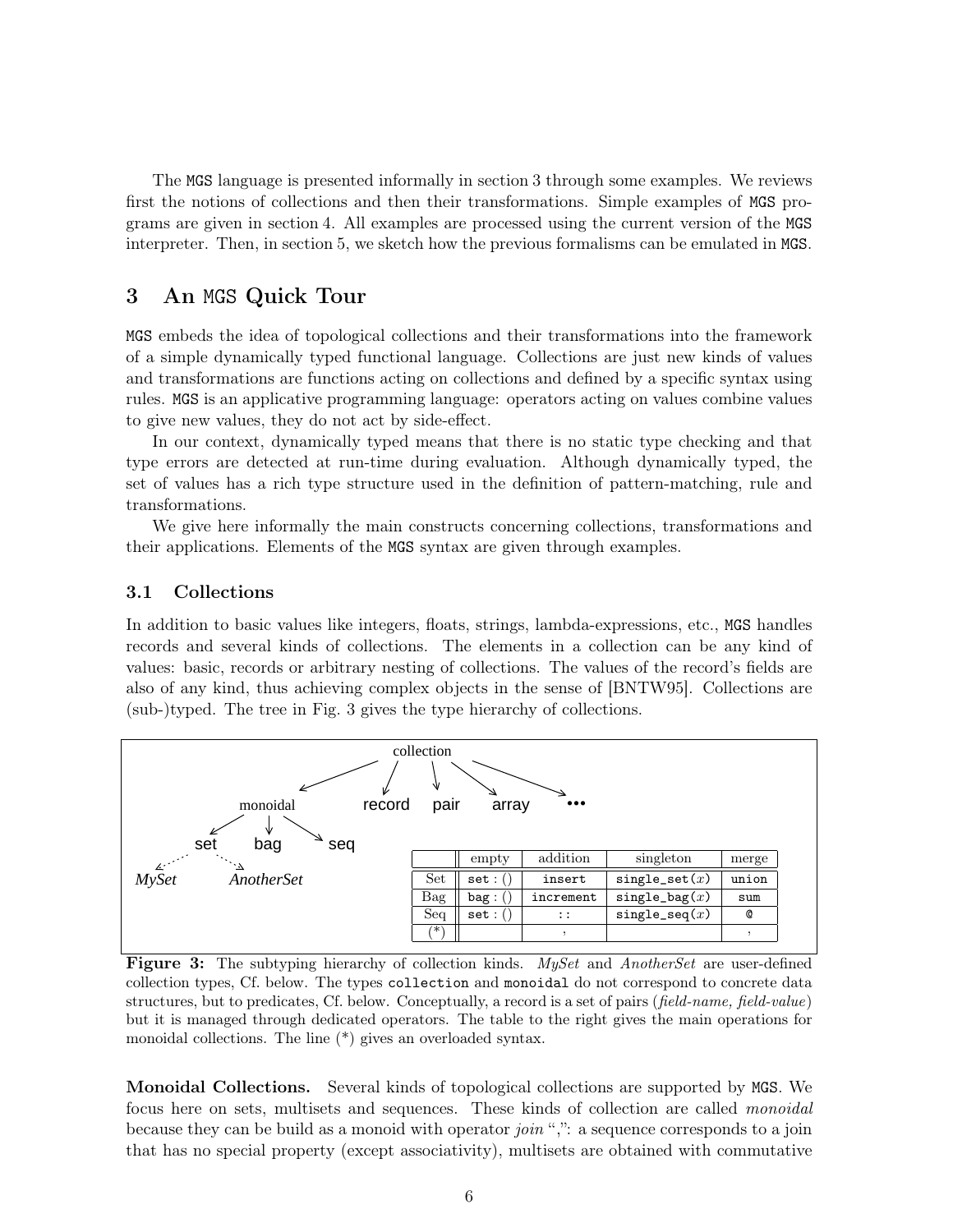joins and sets when the operator is both commutative and idempotent. The join operator with its properties induces the topology of the collection and the neighborhood relationship.

There is a large amount of generic operations available for all collection kinds, based on the function algebra developed for instance in [BNTW95]. We do not details these features as they are not relevant for our purpose here. The table in figure 3 gives the main operations used for structural recursion.

User-Defined Subtypes. Often there is a need to distinguish several collections of the same kind (e.g. several multisets nested in one other multiset). Various ways can be used to achieve the distinction. For instance, in the P system formalism, each multiset is labeled by a unique integer to reference them unambiguously. We chose to distinguish between collections of the same kind by *types*. The type of a collection must be thought as a label that does not change the structure of the collection. Types are organized by a subtyping relationship. The subtyping relation organizes types into a poset. The kind of a collection constitutes the maximal elements of this hierarchy. Collection type declarations look like:

| collection $MySet = set;$          |  | set                 |
|------------------------------------|--|---------------------|
| collection $AnotherSet = set;$     |  | $MySet$ Another Set |
| collection $AnotherMySet = MySet;$ |  | Another MySet       |

These three declarations specifies a hierarchy of three types. Type *AnotherMySet* is a subtype of *MySet* which is a subtype of set. The type set is predefined and corresponds to a collection kind (other predefined types are seq for sequences and bag for multisets). The type *AnotherSet* is also a subtype of set but is not comparable with *MySet*.

A type introduced by a type declaration can later be used in pattern-matching (Cf. section 3.3) or as a predicate to test if a value is of a given type. A monoidal collection type can also be used in the building of a collection by the enumeration of its elements:

1, 1 + 1, 2 + 1, 2  $*$  2,  $MySet$  : ()

is an expression evaluating to the set of four integers: 1, 2, 3 and 4. The collection kind is a set, and its type is *MySet*. Actually, expression "*Myset* : ()" denotes the empty *MySet* and "*,*" is the overloaded join operator: *x, X* creates a new collection with element *x* merged with the elements of collection *X*; and expression *X*, *Y* creates a new collection with elements of both collections *X* and *Y* .

The type of a collection is taken into account for several collection operations. For instance, the *join* of two collections of type *A* and *B* gives a collection with type *C* corresponding to the common ancestor of *A* and *B* (with the previous example, set is the common ancestor of *MySet* and *AnotherSet*). Other example, *MySet* is the common ancestor of *AnotherMySet*) and itself.

# 3.2 Records

An MGS record is a special kind of collection. An MGS record is a map that associates a value to a name called *field*. The value can be of any type, including records or other collections. Accessing the value of a field in a record is achieved with the dot notation: expression  ${a =$ 1,  $b = "red"\}b$  evaluates to the string "red".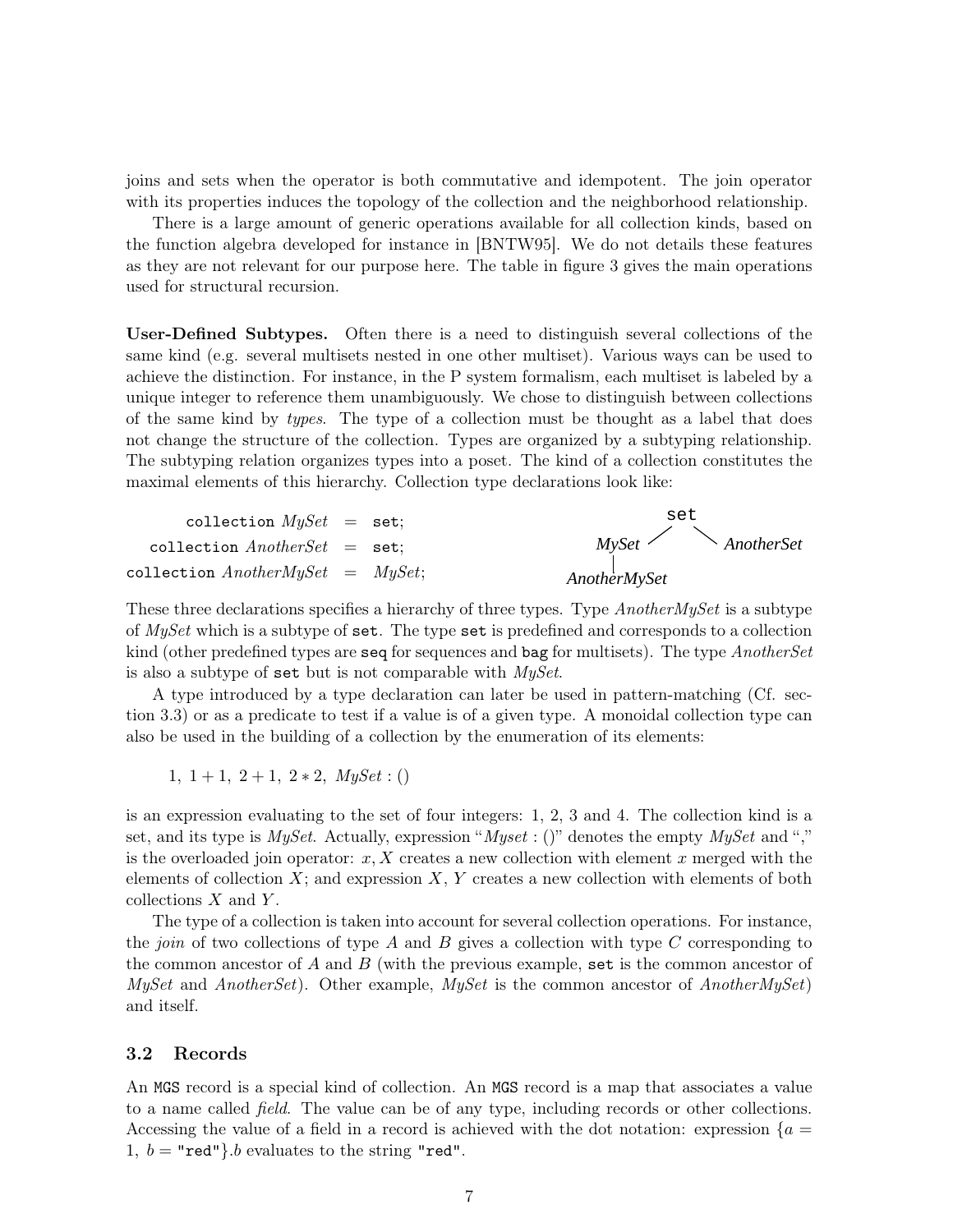Records can be merged with the overloaded + operator. Expression  $r_1 + r_2$  computes a new record *r* having the fields of both *r*<sup>1</sup> and *r*2. Then *r.a* has the value of *r*2*.a* if the field *a* belongs to  $r_2$ , else the value of  $r_1.a$  (asymmetric merge [Rém92]).

For records, type declarations look like

state  $R = \{a\}$ ; state  $S = \{b, c^c\} + R;$ state  $T = S + \{a = 1, d : \text{string}\};$ 

(state is the keyword used to introduce the definition of a record type in MGS). The first declaration specifies a record type *R* which consists of the records with at least a field named *a*. Types can be used as predicates:

 $R({a = 2, x = 3})$  or equivalently  ${a = 2, x = 3}$ : *R* 

evaluates to true because the record  $\{a = 2, x = 3\}$  has a field *a*. The second declaration defines *S* which has all the fields of *R* plus a field *b* and *no* field *c*. The + operator between record types emulates a kind of inheritance. The definition *T* specializes type *S* by constraining the field *a* to the value 1 and saying that an additional field *d* must be present and be a string.

# 3.3 Pattern, Rule and Transformations

A transformation *T* is a set of rules:

 ${\rm trans} \ T = \{ \ ... \ \ rule; \ ... \}$ 

When there is only one rule in the transformation, the enclosing braces can be dropped. A rule is a basic transformation taking the following form:

*pattern* =*> expression*

where *pattern* in the left hand side (lhs) of the rule matches a subcollection *A* of the collection *C* on which the transformation is applied. The subcollection *A* is substituted in *C* by the collection *B* computed by the *expression* in the right hand side (rhs) of the rule. There are also several kinds of rules, as detailed below.

# 3.3.1 Patterns

We present the pattern expressions that have a generic meaning, that is, they can be interpreted against any collection kind. The grammar of the patterns expression is:

 $Pat ::= x \mid \{...\} \mid p, p' \mid p + \mid p* \mid p : P \mid p/exp \mid p$  as  $x \mid (p)$ 

where  $p, p'$  are patterns, x ranges over the pattern variables, P is a predicate and  $exp$  is an expression evaluating to a boolean value. The explanations below give an informal semantics for these patterns.

variable: a pattern variable *x* matches exactly one element. The variable *x* can then occur elsewhere in the rest of the rule.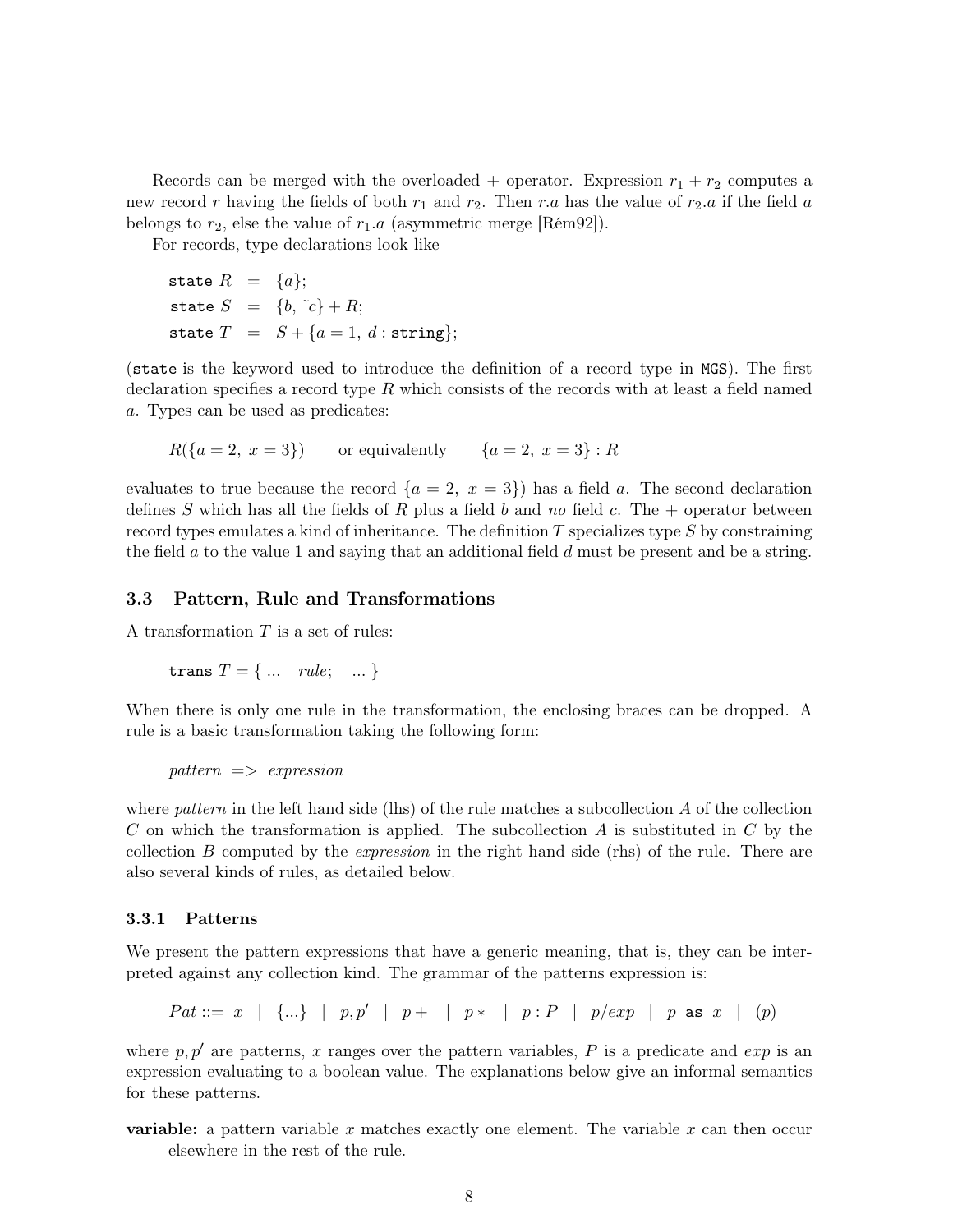- state pattern: *{...}* are used to match one element which is a record. The content of the braces can be used to match records with or without a specific field (eventually constrained to a given field type or field value). For instance,  $\{a, b : \text{string}, c = 3, \tilde{d}\}$  is a pattern that matches a record with fields *a*, *b* of type string and *c* with value 3, but no field *d*.
- neighbor:  $p, p'$  is a pattern that matches two connected collections  $p$  and  $p'$ . For example, *x, y* matches two connected elements (i.e., *x* must be a neighbor of *y*). The connection relationship depends of the collection kind.
- **repetition:** pattern  $p +$  (resp.  $p *$ ) matches a non empty subcollection of elements matched by *p* (resp. a possibly empty subcollection).
- **binding:** a binding  $p$  as  $x$  gives the name  $x$  to the collection matched by  $p$ . This name can be used anywhere in the rest of the rule. E.g., the pattern *x, x* matches two connected elements with the *same* value (each occurrence of *x* in a rule denotes the same value).
- **guard:**  $p/exp$  matches the collections matched by p verifying  $exp$ . Pattern  $p$ : P is a syntactic suggar for  $((p \text{ as } x)/P(x))$  where x is a fresh variable. For instance, x : MySet filters an element of type  $M_ySet$ . Another example:  $y/y > 3$  matches an element *y* provided that  $y > 3$  holds.

Here is a contrived example. Pattern

 $(x: int/x < 3)$  + as *S* / (card(*S*) < 5) & (fold[+](*S*) > 10)

selects a subcollection *S* of integers less than 3, such that the cardinality of *S* is less than 5 and the sum of the elements in *S* is greater than 10. If this pattern is used against a sequence (resp. a set, a multiset), *S* denotes a subsequence (resp. a subset, a sub-multiset).

Some pattern constructs are specific to a collection kind. For example, the construct "ˆ*, x*" is used to select an element which has no left neighbor in a sequence. Such pattern has no meaning when the transformation is applied for instance to a set, and an error is raised. Another example of a specific construct are the operators *left* and *right*. They can be used in the guard of a pattern (or in the rhs of a rule) to refer to the element to the right or to the left of a matched subsequence. These constructions depend on the topology of the collection and we plan to develop a generic and systematic specification of these operators using the notion of boundary.

# 3.3.2 Rules

A transformation is a set of rules. When a transformation is applied to a collection, the strategy is to apply as many rules as possible in parallel. A rule can be applied if its pattern matches a subcollection. Several features are used to have a finer control over the choice of the rules applied within a transformation.

Exclusive and inclusive rules. *Exclusive rules* consume their argument: that is, a subcollection matched by an exclusive rule cannot intersect a subcollection matched by any other rule. *Inclusive rules* don't have this kind of constraint. They are mainly used to transform independent parts of a complex object. Currently, only a rhs matching a record is allowed in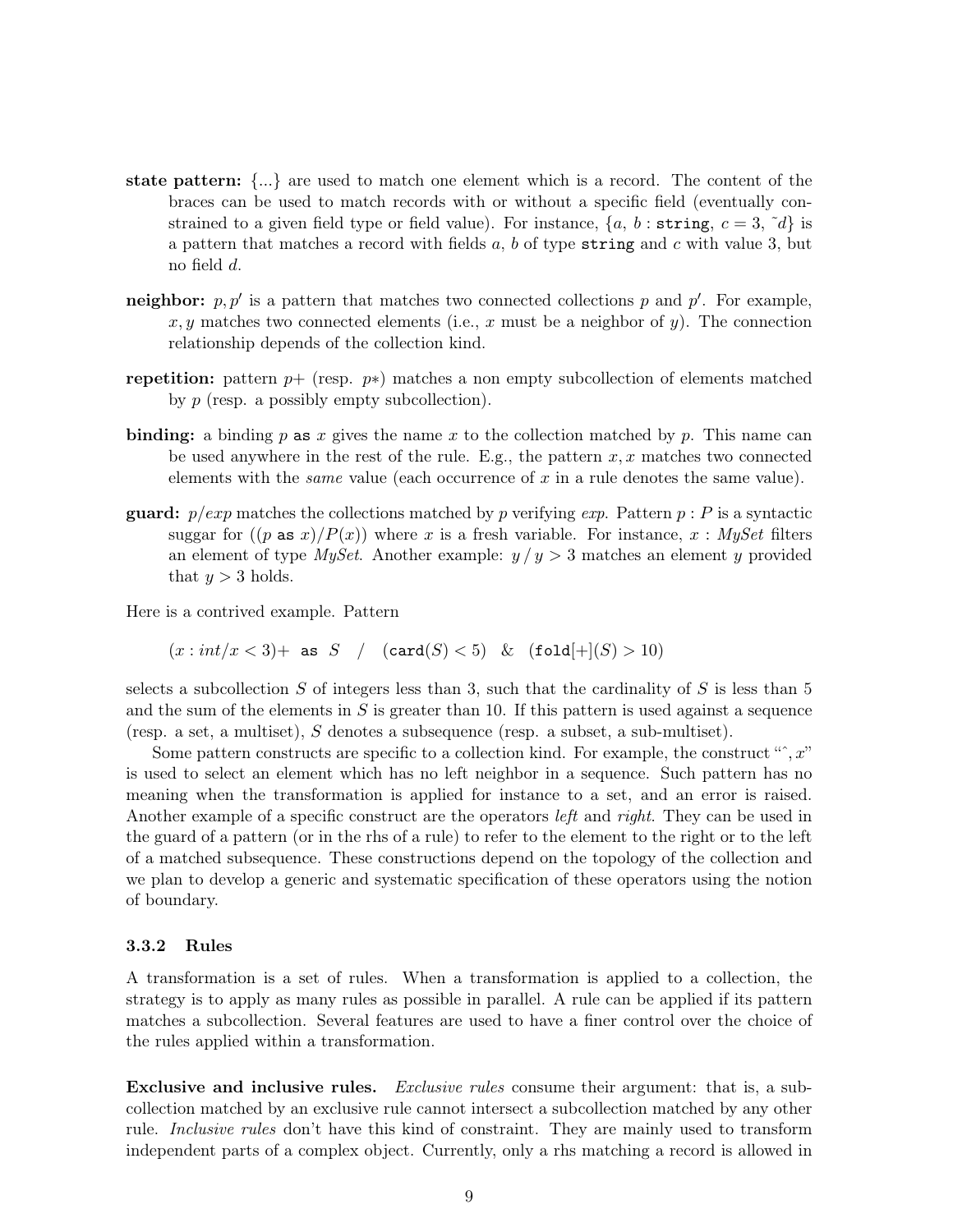an inclusive rule, but the idea must be extended to nested collections. The concept of inclusive rule may appear very specific; however, it is a very effective way to cut down the combinatorial explosion of the behavior specifications. Inclusive rules are better explained by an example. Suppose we have to manipulate records with a field *x* and *y* (and possibly others). Then,

$$
\{x \text{ as } v\} \quad \{x = v + 1\} \qquad \text{and} \qquad \{y \text{ as } v\} \quad \{v = 2 * v\}
$$

are two inclusive rules (because the arrow is +=*>*) matching respectively a record with at least a field *x* and a record with at least a field *y*. So they can both apply to the record  ${x = 2, y = 3}$ . An inclusive rule of form  $r{+}>> r'$  where *r* is a record pattern and *r'* an expression evaluating to a record, replaces the matched record  $R$  by  $R + r'$ . So, the result of applying the two previous rules to  $\{x = 2, y = 3, z = 0\}$  is  $\{x = 3, y = 6, z = 0\}$ . This result is computed as

$$
\left(\{x=2, y=3, z=0\} + \{x=2+1\}\right) + \{y=2*3\}
$$
  
or 
$$
\left(\{x=2, y=3, z=0\} + \{y=2*3\}\right) + \{x=2+1\}
$$

and is independent of the order of application of the two rules. Indeed, the rules work on independent parts of the record, both for accessing or updating the value of a field.

Priority. Exclusive rules are applied before any inclusive rules. A priority can be associated to each rule, to specify a precedence order within each class (the priority of inclusive rules may be used to specify the relative order of their applications).

Local variables and conditional rules. MGS is not a purely functional language. Imperative local variables can be attached to a transformation and updated by side effects in the rhs of the rules. These variables can be used in a rule guard allowing the conditional use of a rule. For instance, the transformation

trans 
$$
T[a = 0]
$$
 = {...;  $R = x =$ { on  $a < 5$ }= $\langle a := a + 1; 2 * x \rangle$ ; ...}

specifies a rule R which is applied at most 5 times (within the evaluations triggered by one application of *T*). The semicolon in the rhs of the rule denotes the sequencing of two evaluations. As a consequence, the local imperative variable *a*, initialized to 0 when *T* is applied, counts the number of rule applications. The initial value of a variable local to a transformation can be overridden when the transformation is applied; for instance the evaluation of  $T_a = 3$ [...] triggers at most 2 uses of rule *R*.

# 3.4 Managing the Applications of a Transformation

A transformation *T* is a function like any other function and a *first-class* value. For instance, a transformation can be passed as an argument to another function or returned as a result. It allows to sequence and compose transformations very easily.

The expression *T*(*c*) denotes the application of one transformation step to the collection *c*. As said above, a transformation step consists in the parallel application of the rules (modulo the rule application's features). A transformation step can be easily iterated:

- $T[n](c)$  denotes the application of *n* transformation steps to *c*
- $T[\text{fixpoint}](c)$  application of the transformation *T* until a fixpoint is reached
- $T$ **[fixrule]** (*c*) idem but the fixpoint is detected when no rule applies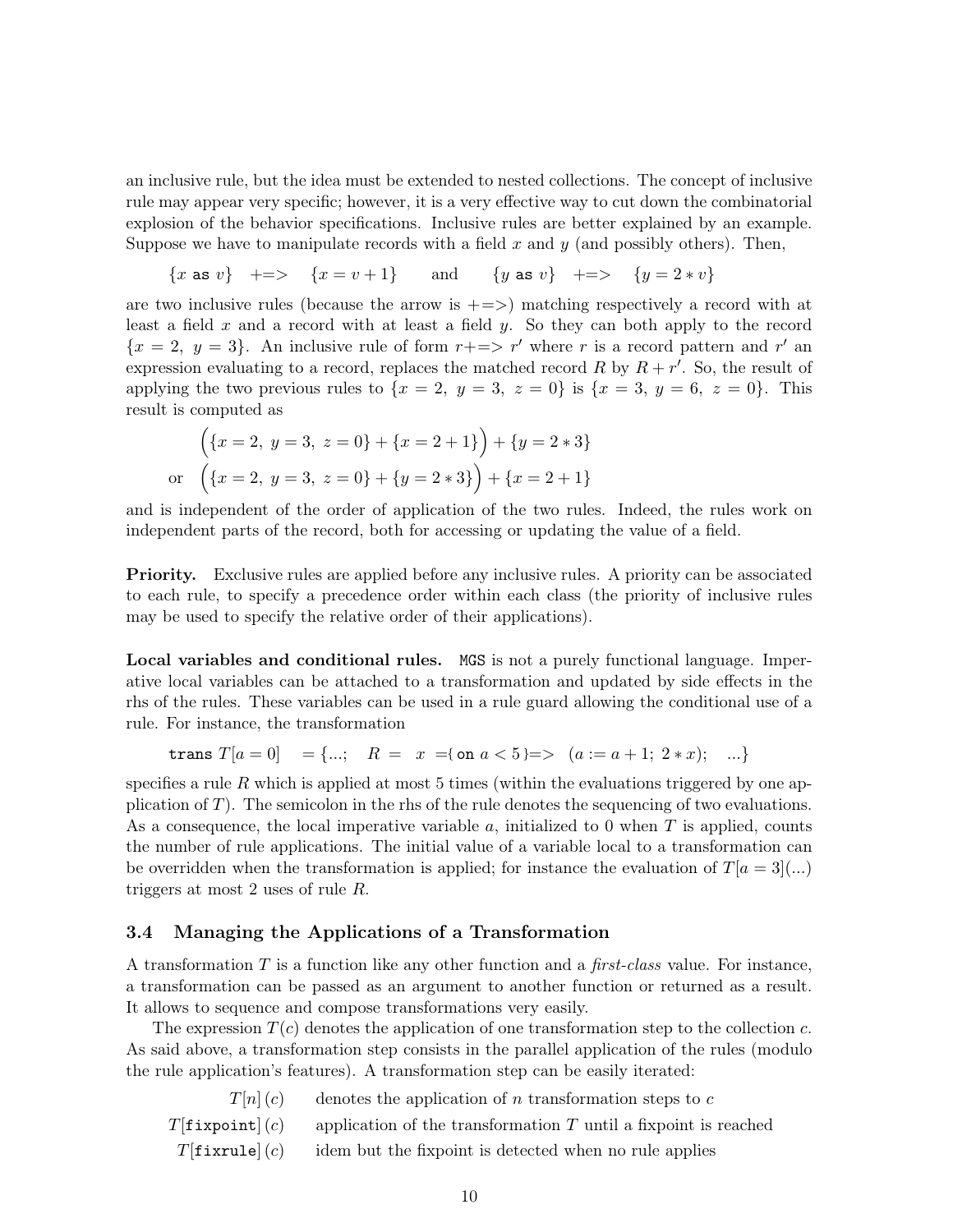In addition to the standard transformation step strategy, two other *application modes* exist. In the *stochastic mode*, the choice of the exclusive rule to apply is made randomly. The priorities of the exclusive rules are then considered as the relative probability of their effective application (when they can apply). In *asynchronous mode*, only one exclusive rule is applied in one transformation step.

# 4 Examples of MGS Programs

The following example are freely inspired by examples given for Γ, P systems and L systems.

Sorting a Sequence. A kind of bubble-sort is immediate:

 ${\text{trans}} \; Sort \; = \; (x, y \; / \; y < x) \; = \; y, x;$ 

(This is not really bubble-sort because swapping of elements can take at arbitrary places; hence an out-of-order element does not necessarily bubble to the top in the characteristic way.)

Eratosthene's Sieve on a Set. The idea is to generate a set with integers from 2 to *N* (with rules *Generate* and *Succed*) and to replace an *x* and an *y* such that *x* divides *y* by *x* (rule *Eliminate*). The result is the set of the prime integers less than *N*.

 $\text{trans} \text{ \textit{Generate}} = \{x, \text{true}\} \implies x, \{x+1, \text{true}\};$  $\text{trans } Succed = \{x, true\} \implies x;$ trans *Eliminate* =  $(x, y / y \mod x = 0)$  => x;

With these definition, the expression

 $Eliminate[\texttt{fixrule}]\Big(Suced(Generate[N](\{2,true\}, \texttt{set} : ()))\Big)$ 

computes the primes up to *N*.

Eratosthene's Sieve on a Sequence. The idea is to refine the previous algorithm using a sequence. Each element *i* in the sequence corresponds to the previously computed *i*th prime  $P_i$  and is represented by a record  $\{prime\}$  *forme* =  $P_i$ . This element can receive a candidate number *n*, which is represented by a record  $\{prime = P_i, candidate = n\}$ . If the candidate satisfies the test, then the element transforms itself to a record  $r = \{prime, ok = n\}$ . If the right neighbor of *r* is of form  $\{prime = P_{i+1}\}$ , then the candidate *n* skips from *r* to the right neighbor. When there is no right neighbor to *r*, then *n* is prime and a new element is added at the end of the sequence. The first element of the sequence is distinguished and generates the candidates.

 $\text{trans}\, Eratos = \{$ *Genere1* =  $n: integer / \tilde{r}$  *right*  $n \implies n, \{ prime = n \};$  $\text{Generez} = n : \text{integer}, \{\text{prime as } x, \text{ } \text{}^ \circ \text{} \text{z} \text{ } \text{z} \text{ } \text{z} \text{ } \text{z} \text{ } \text{z} \text{ } \text{z} \text{ } \text{z} \text{ } \text{z} \text{ } \text{z} \text{ } \text{z} \text{ } \text{z} \text{ } \text{z} \text{ } \text{z} \text{ } \text{z} \text{ } \text{z} \text{ } \text{z} \text{ } \text{z} \text{ } \text{z} \text{ } \text{z} \text{ } \text{z} \text{ } \text$  $\Rightarrow$   $n+1$ ,  $\{prime = x, candidate = n\};$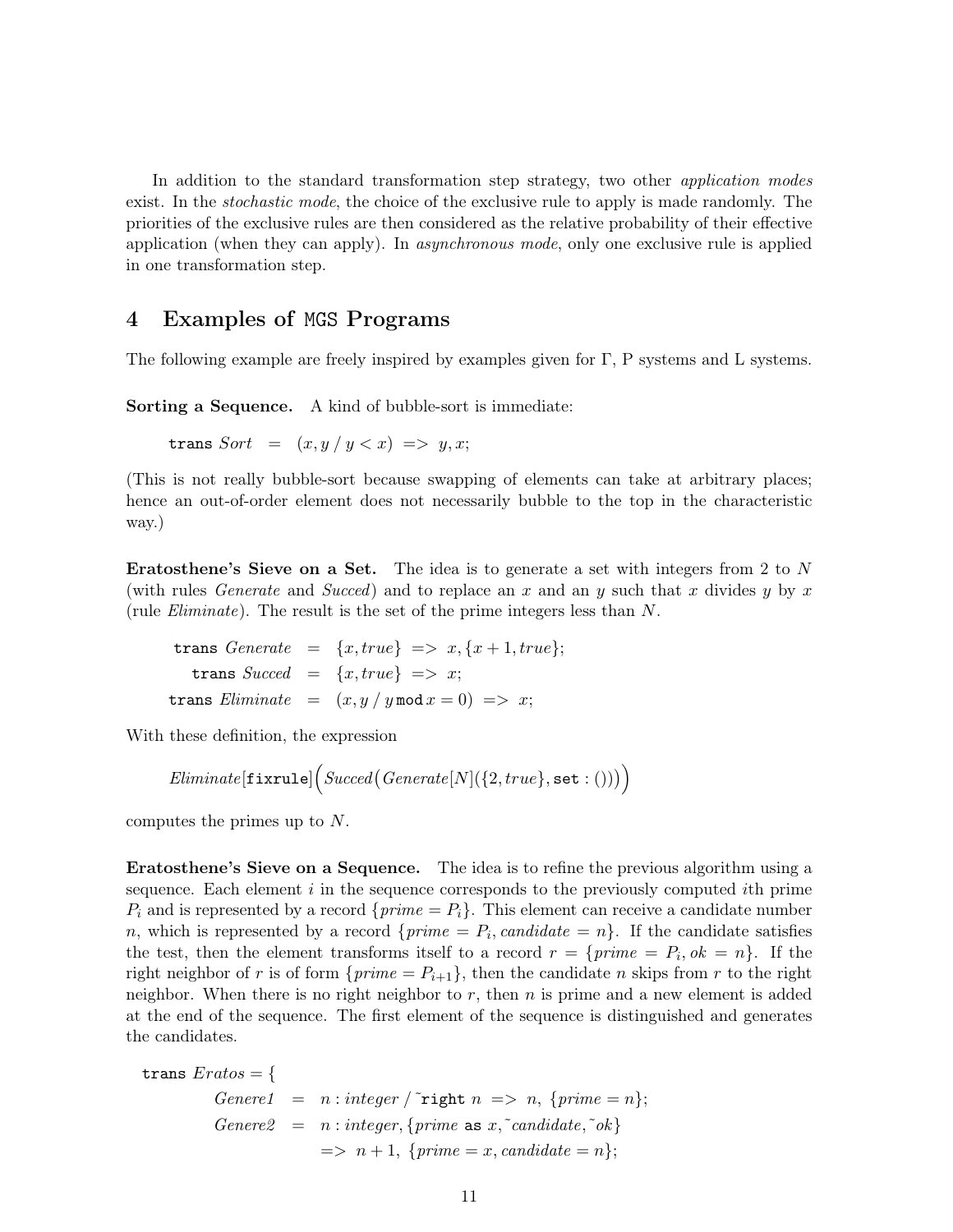\n
$$
\text{Test1} = \{\text{prime as } x, \text{candidate as } y, \text{c} \mid y \mod x = 0 \implies \{\text{prime} = x\};
$$
\n $\text{Test2} = \{\text{prime as } x, \text{ candidate as } y, \text{c} \mid y \mod x < > 0$ \n $\implies \{\text{prime} = x, \text{ok} = y\};$ \n

\n\n $\text{Next} = \{\text{prime as } x1, \text{ok as } y\}, \{\text{prime as } x2, \text{c} \mid x, \text{c} \mid x \land y\}$ \n $\implies \{\text{prime} = x1\}, \{\text{prime} = x2, \text{candidate} = y\};$ \n

\n\n $\text{NextCreate} = \{\text{prime as } x, \text{ok as } y\} \text{ as } s / \text{right } s$ \n $\implies \{\text{prime} = x\}, \{\text{prime} = y\};$ \n

\n\n $\text{NextCreate} = \{\text{prime} = x\}, \{\text{prime} = y\};$ \n

We have given an explicit name to each rule. The expression  $Erasto[N](2, \text{seq} : ()$ ) executes *N* steps of the Erastothene's sieve. For instance  $Erasto[100]$  $((2,seq:)))$  computes the sequence: 42,  $\{candidate = 42, prime = 2\}, \{ok = 41, prime = 3\}, \{prime = 5\}, \{prime = 5\}$ 7, {prime = 11}, {prime = 13}, {ok = 37, prime = 17}, {prime = 19}, {prime = 23}, {prime =  $29$ }*,*  ${prime = 31}$ *,* seq : ().

# 5 Comparison with Other Approaches

*}*

We want to show that  $\Gamma$  and the CHAM, P systems, L systems and cellular automata (CA) can been handled in MGS. Because they fit harmoniously, we gain confidence that the underlying concepts of topological collection may reveal as unifying and covering a broad class of biological DS with a dynamical structure.

# 5.1 Sets and Multisets: The programming language  $\Gamma$  and the CHAM

The computational model underlying Γ [BM86, BCM87] is based on the chemical reaction metaphor; the data are considered as a multiset *M* of molecules and the computation is a succession of chemical reactions according to a particular rules. A rule  $(R, A)$  indicates which kind of molecules can react together (a subset *m* of *M* that satisfies predicates *R*) and the product of the reaction (the result of applying function *A* to *m*). Several reactions happen at the same time. No assumption is made on the order on which the reactions occurs. The only constraint is that if the reaction condition *R* holds for at least one subset of elements, at least one reaction occurs (the computation does not stop until the reaction condition does not hold for any subset of the multiset).

The CHemical Abstract Machine (CHAM) extends these ideas with a focus on the expression of semantic of non deterministic processes [BB92].

The Topology of Sets. A set *V* is organized such that each element is neighbor of any other elements in the set (with this definition, an element of *V* is connected with any other element).

A multiset *M* of elements  $e \in E$  can be represented by a set  $M \subseteq \mathbb{N} \times E$ . If  $e \in M$ with multiplicity *n*, then the *n* elements  $(1, e), (2, e), ..., (n, e)$  belong to  $\hat{M}$ . The multiset M is represented as the set associated to *M*ˆ and any element in the multiset is neighbor of any other element.

With this representation, the application of one Γ rule on a multiset *M* is also the application of an MGS rule. The connection between any two multiset elements accounts the fact that any sub-multiset can be matched and replaced in a Γ rule.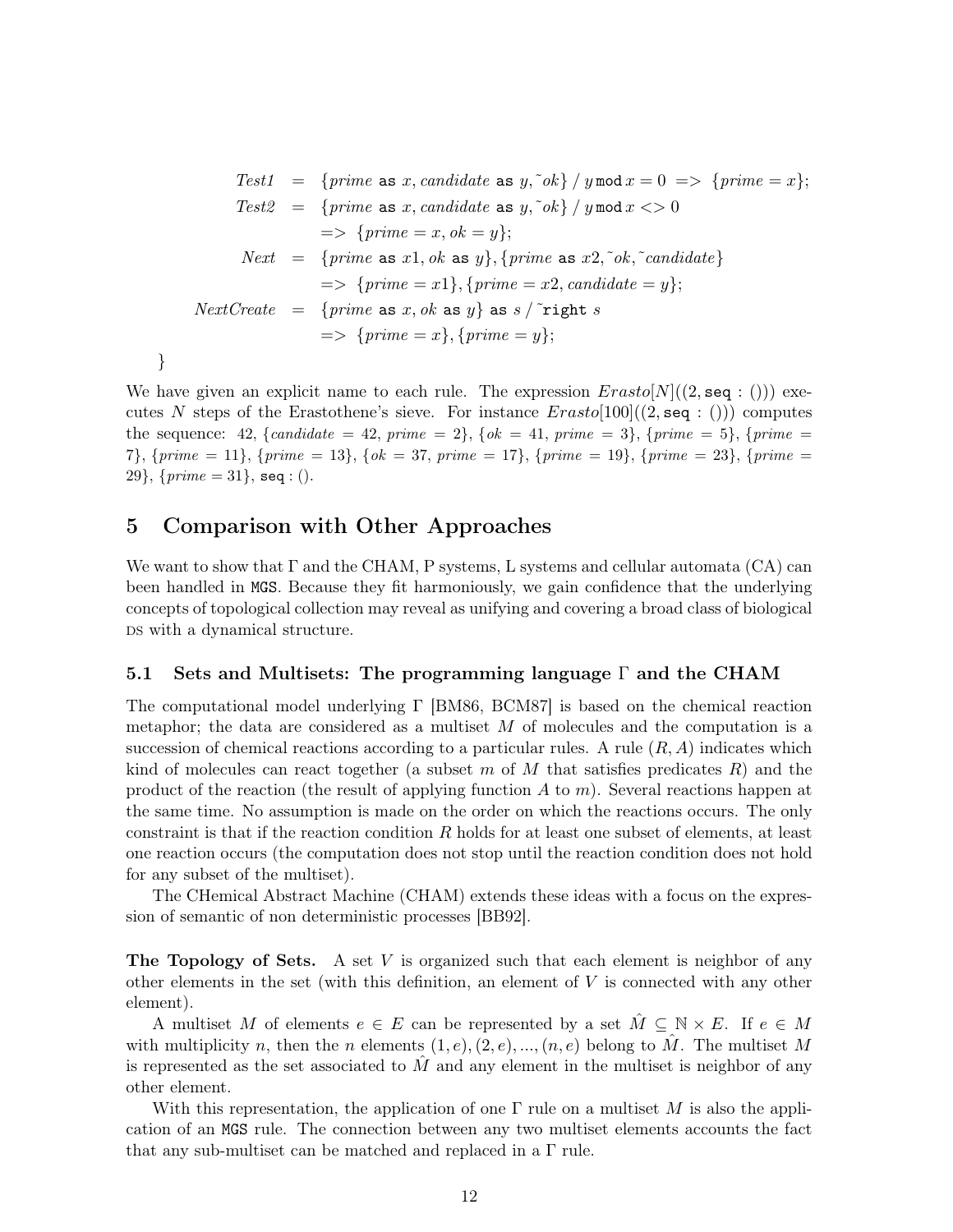# 5.2 Nesting of Multisets: P systems

P systems [Pau98, Pau00] are a new distributed parallel computing model based on the notion of a membrane structure. A membrane structure is a nesting of cells represented, e.g, by a Venn diagram without intersection and with a unique superset: the skin. Objects are placed in the regions defined by the membranes and evolve following various transformations: an object can evolve into another object, can pass trough a membrane or dissolve its enclosing membrane. As for  $\Gamma$ , the computation is finished when no object can further evolve.

**The P Systems Topology.** The case of P systems is more interesting, because the topology can be used to take into account the nesting of multisets and the locality of a computation step. In this approach, the region associated to a membrane would be a 2 dimensional object (surfaces) and the membranes would be 1 dimensional (curves).

A cruder and simpler approach just associates a multiset *M* to the region associated with the skin of a P system. The difference with  $\Gamma$  is that the elements of M can be multiset themselves, associated to the inner membranes. In this approach, P systems are viewed as a theory of *nested* (opposed to flat) multiset rewriting. We can handle also this approach, because MGS values can be arbitrary combination of other values.

#### 5.3 Sequences: L systems

L systems are a formalism introduced by A. Lindenmayer in 1968 for simulating the development of multicellular organism. Related to abstract automata and formal language, this formalism has been widely used for the modeling of plants. A L system can be roughly described as a grammar with an axiom and a set of derivation rules. The productions are applied in parallel in a non deterministic manner. 0L systems are context-free grammars. D0L systems are deterministic context-free grammars: given a letter *A* there is at most one production rule that can be applied. Parametric L systems deal with *modules* instead of letters: a module is a letter associated with a list of parameters. The production rules are extended with side-conditions on the parameters. For example,

$$
A(x, y) : x \le 3 \quad \longrightarrow \quad A(2x, x + y)
$$

is a rule that can be applied to the module  $A(2,5)$  to gives the module  $A(4,7)$ . This rule cannot be applied on *A*(7*,* 1) because the first parameter *x* does not match the condition.

The Topology of Sequences. The topology of a sequence has been sketched in paragraph 2.2. It is the intuitive view of the sequence has a sequence of contiguous cells.

The application of only one production of a D0L system is similar the application of an MGS rule.

# 5.4 Cellular Automata

Cellular automata (CA) have been invented many times under different names: tessalation automata, cell spaces, iterative arrays, etc. However, a fair fraction of the computer research on two-dimensional cellular automata has its ultimate origins in the work of J. Von Neumann to provide a more realistic model for the behavior of complex systems in biology [VN66].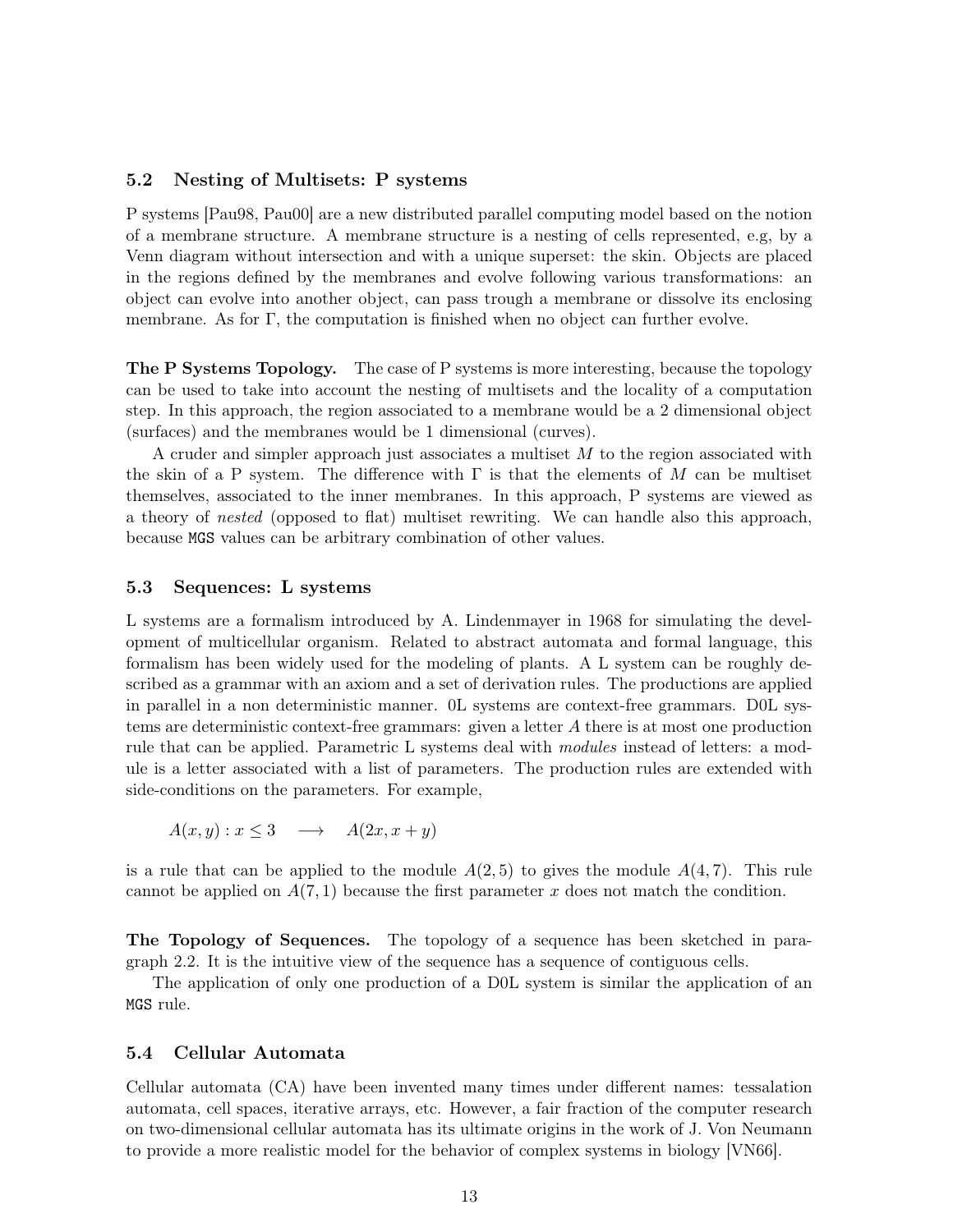In a simple case, a 2D cellular automaton consists in a grid of cells or sites, each with a value taken in a finite set  $\mathcal V$ . The values are updated in a sequence of discrete time steps, according to a definite, fixed, rule. Denoting the value of a site at position  $(i, j)$  by  $a_{i,j}$ , a simple rule gives its new value as  $a'_{i,j} = \varphi(a_{i,j}; a_{k_1},..., a_{k_p})$ , where  $\varphi$  is a function from  $\mathcal{V}^{p+1}$ to *V* and where the  $a_{k_j}$  are the values of the *p* neighbors of site  $(i, j)$ . For example, the Von Neumann neighbors of a cell  $(i, j)$  are the four cells  $(i - 1, j)$ ,  $(i + 1, j)$ ,  $(i, j - 1)$  and  $(i, j + 1)$ .

Many variations are possible: organization of the cells in a regular lattice of any dimensions or even in a general graph, variable neighborhood, various finite set *V*. However the main characteristics of CA are largely unaffected by such additional complications.

The Topology of Arrays. The organization of the cells of an array is the natural one (Von Neuman or Moore neighborhood). A rule of a cellular automata is an MGS rule applying on only one cell. The conditions on the neighbor cells can be expressed using guards and the specific neighbors accessors.

# 6 Conclusion and Future Work

The technical report [GM01b] gives more details on the topological formalization of collections and transformations and outlines several examples of MGS programs (the tokenization of a sequence of letters, the computation of the convex hull of a set of points in  $\mathbb{R}^3$ , the computation of the maximal segment sum, a Turing diffusion-reaction process, etc.).

In the current MGS implementation, only sets, multisets and sequences of elements are supported by the interpreters<sup>1</sup>. Elements are of any types, allowing arbitrary nesting. Implementation of arrays is in progress and group-based data fields (GBF which generalizes functional arrays, Cf. [GMS96, GM01a]) are planed in a short term. We also begin the study of a generic implementation of topological chain complex, a suitable formalization of our topological collection, using *G*-maps [Lie91] to represent arbitrary join/neighborhood structure.

At the language level, the study of the topological collections concepts must continue with a finer study of transformation kinds. Several kinds of restriction can be put on the transformations, leading to various kind of pattern languages and rules. The complexity of matching such patterns has to be investigated. We also want to develop a type system that can handle nested collections, along the lines developed in [Ble93]. At last but not least, we want to known if the topological spaces built by transformations, can be characterized through a non standard type system. The efficient compilation of a MGS program is a long-term research.

The applications opened by this preliminary work are numerous. From the applications point of view, we are targeted by the simulation of the topological changes at the early development of the embryo. This is an actual example of tissues formation and fusion requiring complex topology beyond what is accessible using simple data-structures. Another motivating application is the case of a spatially distributed biochemical interaction networks, for which some extension of rewriting as been advocated, see [FMP00, Man01].

<sup>&</sup>lt;sup>1</sup>Currently, it exists two versions of an MGS interpreter: one written in  $OCAML$  and one written in  $C++$ . There is some slight differences between the two versions. For instance, the OCAML version is more complete with respect to the functionnal part of the language. These interpreters are freely available, by simply sending a demand to [giavitto|michel]@lami.univ-evry.fr .